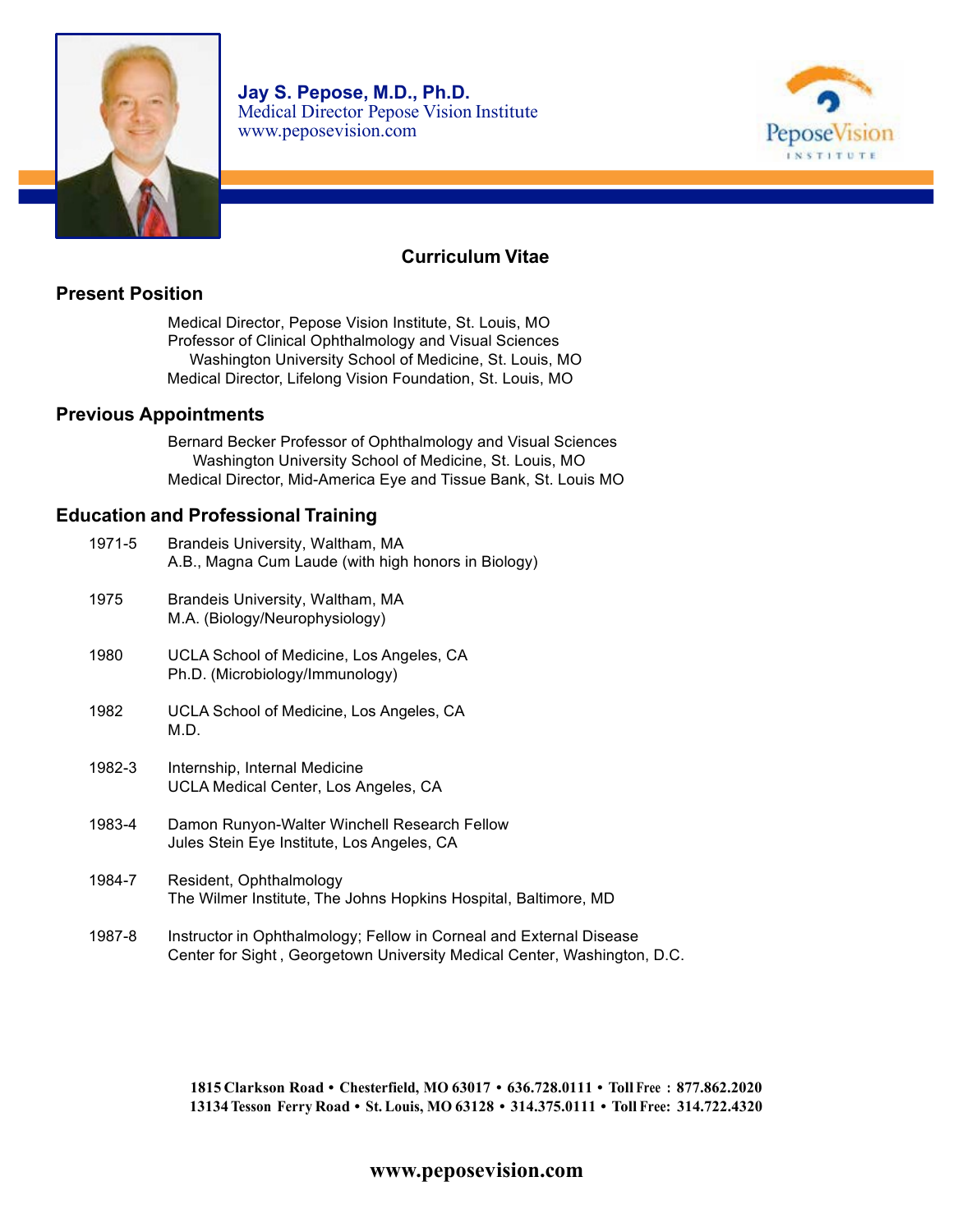### **Honors and Awards**

| 2014      | ASCRS Best Poster Winner - Keratorefractive - Comparison of Depth of Focus and Mesopic                                                                                        |
|-----------|-------------------------------------------------------------------------------------------------------------------------------------------------------------------------------|
| 2013      | Contrast Sensitivity in Small-Aperture Inlay, Accommodating IOL, and Multifocal IOL Patient<br>Best Cataract Poster Presentation at the XXXI Congress of the ESCRS, Amsterdam |
| 2012      | Distinguished Alumnus Award Lecture, The Wilmer Institute, Johns Hopkins                                                                                                      |
| 2012      | Active Member, The American Ophthalmological Society (AOS) with thesis                                                                                                        |
| 2012      | ASCRS Best Paper of Session Award "Prospective, randomized evaluation                                                                                                         |
|           | of bilateral implantation of 3 FDA-approved presbyopia-correction IOLs"                                                                                                       |
| 2011      | Patient's Choice Award                                                                                                                                                        |
| 2010      | <b>ARVO Gold Fellow</b>                                                                                                                                                       |
| 2009      | Inaugural Silver Fellow, Association for Research in Vision Ophthalmology                                                                                                     |
| 1993-2014 | "Best Doctors in America" Citation                                                                                                                                            |
| 2002-2013 | America's Top Ophthalmologists - Consumer's Research Council of America                                                                                                       |
| 2003      | Distinguished Service Award 15 Years of Dedication to Ophthalmology -                                                                                                         |
|           | Washington University, St. Louis, Missouri                                                                                                                                    |
| 2003      | American Journal of Ophthalmology Distinguished Editorial Board Member                                                                                                        |
| 2001-2014 | America's Top Docs - Castle Connolly Guide                                                                                                                                    |
| 2002      | Eye Care America Volunteer                                                                                                                                                    |
| 2002      | Bausch & Lomb Esteemed Presenter Innovator's Lecture Series - ASCRS                                                                                                           |
| 2001      | National Registry of Who's Who                                                                                                                                                |
| 1999      | All Star Docs - St. Louis Magazine                                                                                                                                            |
| 1998-1999 | <b>VISX Star Award</b>                                                                                                                                                        |
| 1996      | Research to Prevent Blindness Senior Investigator Award                                                                                                                       |
| 1995      | Well Known Specialist Citation in "Best Hospitals in America"                                                                                                                 |
| 1994-1999 | <b>Bernard Becker Endowed Chair</b>                                                                                                                                           |
| 1991      | Association for Research in Vision and Ophthalmology Cogan Award and Lecture                                                                                                  |
| 1990      | American Academy of Ophthalmology Honor Award                                                                                                                                 |
| 1990-1991 | Research to Prevent Blindness Olga Keith Wiess Scholar Award                                                                                                                  |
| 1989      | Illinois Society for the Prevention of Blindness Lectureship                                                                                                                  |
| 1988-1990 | American College of Surgeons Fellowship                                                                                                                                       |
| 1987      | Georgetown University Clinical Research Award                                                                                                                                 |
| 1984      | <b>NEI-ARVO Travel Fellowship</b>                                                                                                                                             |
| 1983      | Damon Runyon-Walter Winchell Cancer Research Fellowship                                                                                                                       |
| 1982      | Alpha Omega Alpha                                                                                                                                                             |
| 1981      | Alpha Omega Alpha Research Award                                                                                                                                              |
| 1979-1980 | National Cancer Institute Predoctoral Trainee                                                                                                                                 |
| 1979      | American Society for Microbiology Research Award                                                                                                                              |
| 1977      | Roche Laboratories Award in Neuroscience                                                                                                                                      |
| 1976      | National Foundation Research Fellowship                                                                                                                                       |
| 1975      | University of California Regents Scholar                                                                                                                                      |

# **Editorial Responsibilities**

Executive Editor, American Journal of Ophthalmology Editorial Board, Journal of Refractive Surgery

# **Selected Publications (of 189)**

- 1. Lindstrom RL, Macrae SM, **Pepose JS**, Hoopes PC Sr. Corneal inlays for presbyopia correction. *Curr Opin Ophthalmol.* 2013; 24:281-7.
- 2. **Pepose JS**. Comparing visual function of accommodating IOLs versus mini-monovision with a nonaccommodating monofocal IOL. *J Cataract Refract Surg.* 2013;39:969-70.
- 3. Lemp MA, Foulks GN, **Pepose JS.** Evaluation of tear osmolarity in non-Sjögren syndrome patients with the TearLab system. *Cornea 2012*; 379-381.
- 4. **Pepose JS**. Small-aperture contact lenses for presbyopia. *J Cataract Refract Surg 2012*; 38:2062-4. Sullivan BD, Crews LA, Sönmez B, de la Paz MF, Comert E, Charoenrook V, de Araujo AL, **Pepose JS**, Berg MS, Kosheleff VP, Lemp MA. 2012. Clinical utility of objective tests for dry eye disease: Variability over time and implications for clinical trials and disease management. *Cornea. 2012*; 31:1000-8.

**1815 Clarkson Road • Chesterfield, MO 63017 • 636.728.0111 • Toll Free : 877.862.2020 13134 Tesson Ferry Road • St. Louis, MO 63128 • 314.375.0111 • Toll Free: 314.722.4320 www.peposevision.com**